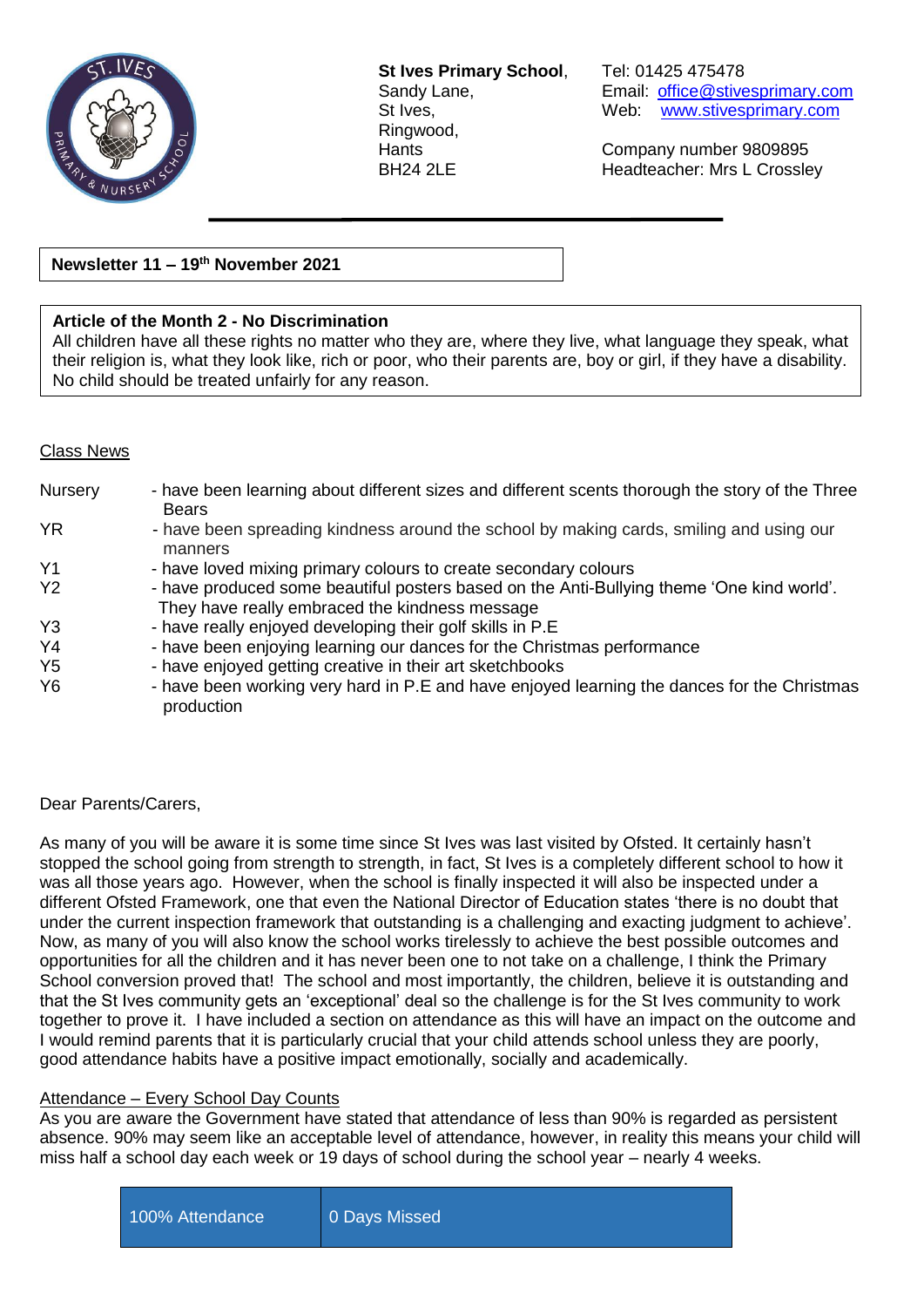| 95% Attendance | 9 Days of Absence<br>1 Week and 4 Days of Learning Missed   |
|----------------|-------------------------------------------------------------|
| 90% Attendance | 19 Days of Absence<br>3 Weeks and 4 Days of Learning Missed |
| 85% Attendance | 28 Days of Absence<br>5 Weeks and 3 Days of Learning Missed |
| 80% Attendance | 38 Days of Absence<br>7 Weeks and 3 Days of Learning Missed |
| 75% Attendance | 46 Days of Absence<br>9 Weeks and 1 Day of Learning Missed  |

## **Value of the week: Unique**

We have thoroughly enjoyed discussing the theme of Anti Bullying Week, #One Kind Word during our assemblies and in the classrooms this week. The children have shown such respect for each other whilst discussing and sharing their points of view and experiences.



## **Internet Safety**

This year's anti-bullying week theme is 'One kind word'; focussing children on what they can do to spread kindness and prevent bullying. It's easy online to reach people with messages of encouragement and support – whether they're particularly in need or you simply want to spread some feel-good vibes. This week's quide brings you some easy ideas for brightening someone's day the next time you're online.

## **Art**

Over the last fortnight each child, from Nursery to Year 6, have been busy creating stunning pieces of artwork to commemorate Remembrance Day. Children focused on applying art skills explored throughout this term to honour the memory of those who have fought and lost their lives during conflict. We could not let the opportunity to show off all the fantastic art pass us by so I would like to introduce to you the St Ives Primary Virtual Art Gallery, which can be accessed on the school website or by following this link: [www.stivesprimary.com/artgallery](https://www.stivesprimary.com/artgallery) I hope you enjoy exploring and admiring the artwork from the comfort of your homes. I am sure you will agree that the children did an amazing job.

## **Win a teacher treat fundraiser**

For our final fundraiser for Battens Fighters Forever, the school council have organised a 'win a teacher treat' event. From Monday 22nd November to Friday 26th November there will be raffle tickets on sale to win a treat with a teacher! Tickets are 50p for one or £1 for three. The winners will be pulled out on Friday 26th November ready to enjoy their treat. The winning treats are as follows: Win afternoon tea with Mrs Kirk Be the headteacher for an hour with Mrs Crossley Win a language lesson with Miss Medcraff

Win an art lesson with Miss Hammond

Win a football game with Mr Stokes

Win a bingo game with Mrs Kenny

## **Christmas Lunch**

Forerunner have informed us that Christmas Lunch is on 15<sup>th</sup> December. Please make sure vou have ordered this in plenty of time if you would like your child to have Christmas Lunch. If you have not already registered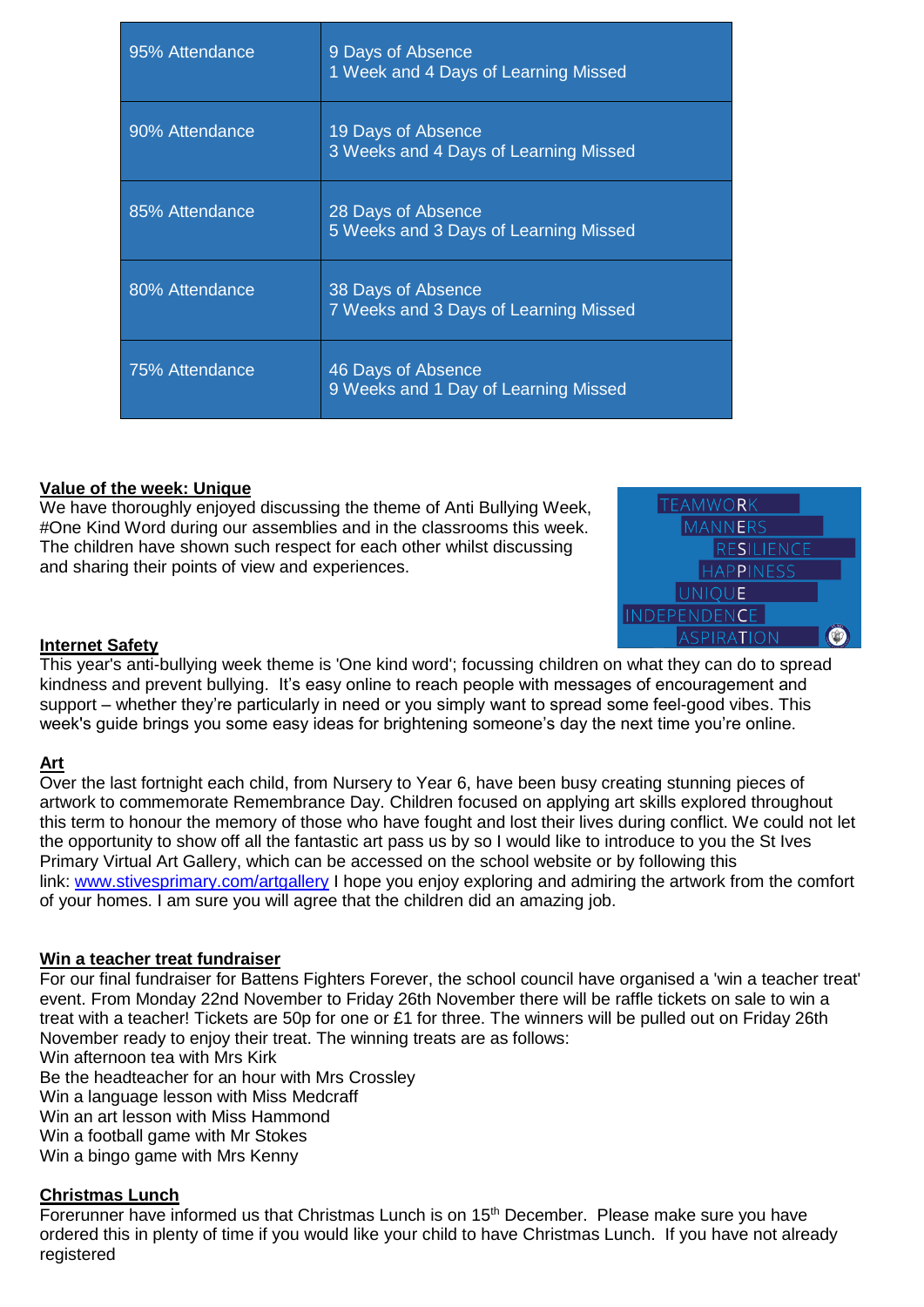## **School Starters 2022**

Apply online : Dorset residents @ [www.dorsetforyou.com/school-admissions](http://www.dorsetforyou.com/school-admissions) or call 01305 221060. Hampshire residents @<http://www3.hants.gov.uk/education/admissions.htm>

**Closing Date Starting school applications is: 15th January 2022.** 

Yours sincerely

ATTSLee

Mrs L Crossley Headteacher

## **Dates for the Diary:**

## **November**

| 24th/26th        | Nursery 0/1 Parent Consultations |
|------------------|----------------------------------|
| 26 <sup>th</sup> | <b>SISA Christmas Fair</b>       |

## **December**

| $1$ st           | Vision Screening - Reception              |
|------------------|-------------------------------------------|
|                  | <b>Treehouse Theatre visit</b>            |
| 13 <sup>th</sup> | KS2 Christmas Production @ Verwood Hub    |
| 14 <sup>th</sup> | KS1 Christmas Production 09:30am          |
| 15 <sup>th</sup> | KS1 Christmas Production 09:30am & 2:30pm |
| 17 <sup>th</sup> | Last day of term (1.15pm finish)          |

## **June 2022**

| 6 <sup>th</sup> | Bank Holiday - Platinum Jubilee |  |
|-----------------|---------------------------------|--|
|                 |                                 |  |
|                 |                                 |  |

## **July 2022**

| 18 <sup>th</sup>   | <b>Inset Day</b> |
|--------------------|------------------|
| 19 <sup>th</sup>   | <b>Inset Day</b> |
| 20 <sup>th</sup>   | <b>Inset Day</b> |
| $21$ <sup>st</sup> | <b>Inset Day</b> |
| 22 <sup>nd</sup>   | <b>Inset Day</b> |